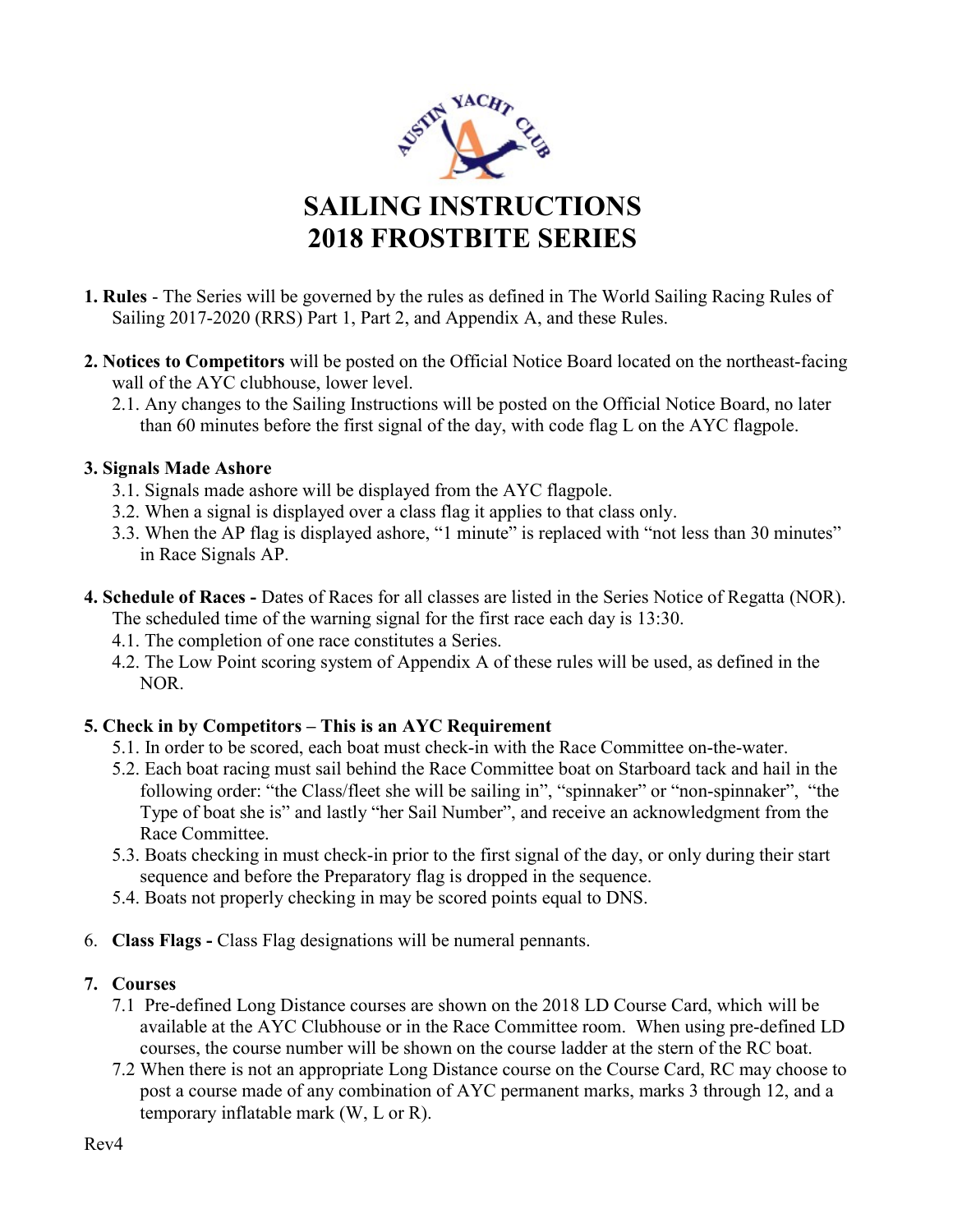- 7.2.1 Code Flag C is flown at the warning signal, to indicate that a course not on the Long Distance Course Card will be used.
- 7.2.2 The course will be shown on a white marker board, at the preparatory flag. Plain letters (not underlined) indicate marks to be rounded to port, and underlined letters indicate marks to be rounded to starboard. "W", "L" or "R" will indicate a temporary windward, leeward or reaching mark, if used.
- 7.2. For the Multihull fleet, RC will provide two courses: a longer course for the Multihull "A" Fleet, and a shorter course for the Multihull "B" Fleet.

## 8. Marks

8.1. Marks for the Long Distance course include permanent numbered marks or AYC permanent letter marks which are shown on the current AYC Long Distance Course Card, or yellow tetrahedron inflatable marks used as a temporary windward, leeward or reaching mark. The Start / Finish Line mark will be a White Ball buoy.

## 9. Time Limits

- 9.1. For Long Distance (LD) courses, the time limit for each race will be three (3) hours for the first boat to sail the course and finish. Boats failing to finish within 60 minutes after the first boat in her class sails the course and finishes, will be scored points equal to DNF. (TLE).
- 9.2 Boats may be finished in place, if their finishing position can be correctly determined, or if a boat agrees to be finished in place. Her finish time will be adjusted so as not to finish in front of boats who finish within the time limit.

## 10. Obstructions

- 10.1. The starting area is the area within 100 yards of the starting line. Within this area, boats whose warning signal has not been made shall keep clear of this area, and shall keep clear of all boats whose warning signal has been made.
- 10.2. All marked swim areas and dive areas are out of bounds. If "X" mark is present, all boats are not to sail between "X" mark and Windy Point.

#### 11. The Start

- 11.1 The starting line will be between an orange line flag on the port side of the Race Committee boat and a white ball buoy on the port side.
- 11.2 The start sequence may be broadcast on the Primary VHF Race Committee Channel 78.
- 11.3 The Starting Signal will be as described in the Racing Rules of Sailing under Rule 26.

#### 12. Recalls

- 12.1 The RC may attempt to promptly broadcast the sail number of each recalled boat on the primary VHF channel 78. The following shall NOT be grounds for redress:
	- 12.1.1 Failure of a boat to receive the recall broadcast.
	- 12.1.2 Failure of the RC to broadcast recall numbers.
	- 12.1.3 A boat's position in the sequence of broadcast numbers.
- 12.2 A class that has a General Recall will go to the end of the starting sequence for its start.
- 13 Change of Course For Long Distance (LD) courses; the Race Committee may not change the direction or length of any leg of the course after the start. This modifies rule 33.

#### 14 The Finish

Rev4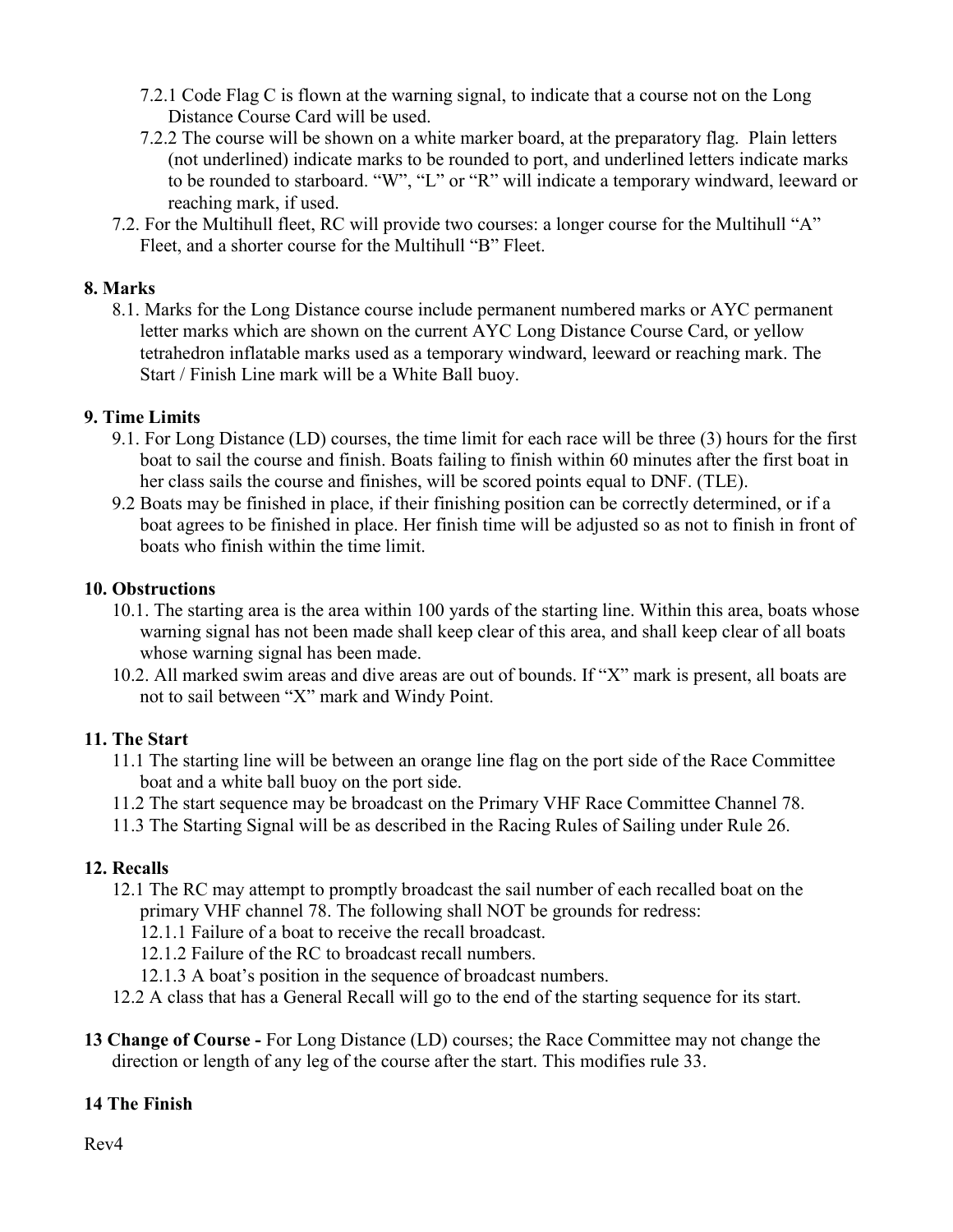- 14.1 The finish line will be between an orange line flag on the port side of the Race Committee boat and a white ball buoy on the Port side.
- 14.2. After starting, the finish line is an obstruction, except when on the last leg of the course. Boats that sail through this obstruction will immediately be scored points equal to DNF. This modifies Rule 28.1.
- 14.3 If a Long Distance Course must be shortened, the finish line will be at a mark to be rounded. 14.3.1 The finish line will be between an Orange Flag on a Chase Boat and the mark to be rounded.
	- 14.3.2 The Chase boat will set up at a mark on the side that the boats must round. The "S" flag and orange flag must be posted prior to the first boat of that class rounding the mark, with two sound signals.
	- 14.3.3 A course board will show which class is having their course shortened.
	- 14.3.4 Classes not being shortened at that mark, will continue to sail their designated course.
- 15. Scoring The scoring is defined in the NOR.
- 16. Protests Written protests shall be filed with a Race Committee representative in the AYC office. Protests shall be filed within 30 minutes of the Race Committee boat docking after the race. Protests will be heard in the approximate the order of receipt, as soon as possible on the day of the race, or as soon as reasonably possible.

## 17. Mediation

- 17.1. Before any protest is scheduled for a hearing, a mediation meeting will be held for all protests citing alleged breaches of the rules of Part 2 of the Racing Rules of Sailing that involves only two boats. This modifies rules 63.1.
- 17.2. After a written protest form is delivered, one designated representative, in compliance with rule 63.3(a), for each party will appear with a mediator. No witnesses are permitted during mediation.
- 17.3. After hearing the testimony of each representative the mediator shall reach one of the following conclusions:
	- 17.3.1. There was no breach of a rule or the protest is invalid. If the representatives agree, the protest is withdrawn and cannot be reopened. If any representative disagrees the matter goes to the protest.
	- 17.3.2. There was a breach of a rule by one or more of the boats involved. The representative(s) of the offending boats(s) have the option of accepting a 40 percent alternative penalty (calculated as in rule  $44.3(c)$ ) or submitting the matter to the protest committee for a hearing. If the penalty is accepted, the matter cannot be reopened or made the subject of a redress request.
	- 17.3.3. The matter should go to the protest committee for a hearing.
- 17.4. When the protest is referred to the protest committee, the mediator will not be a member of the protest committee that hears the protest, but will be allowed to observe the evidence presented and to provide testimony.

#### 18. Safety

- 18.1. The level of Lake Travis fluctuates, so beware of shallow spots.
- 18.2. A boat retiring from a race shall notify the RC before leaving the racing area or as soon as possible.
- 18.3. For matters concerning safety, boats may contact the RC by VHF radio on the primary or